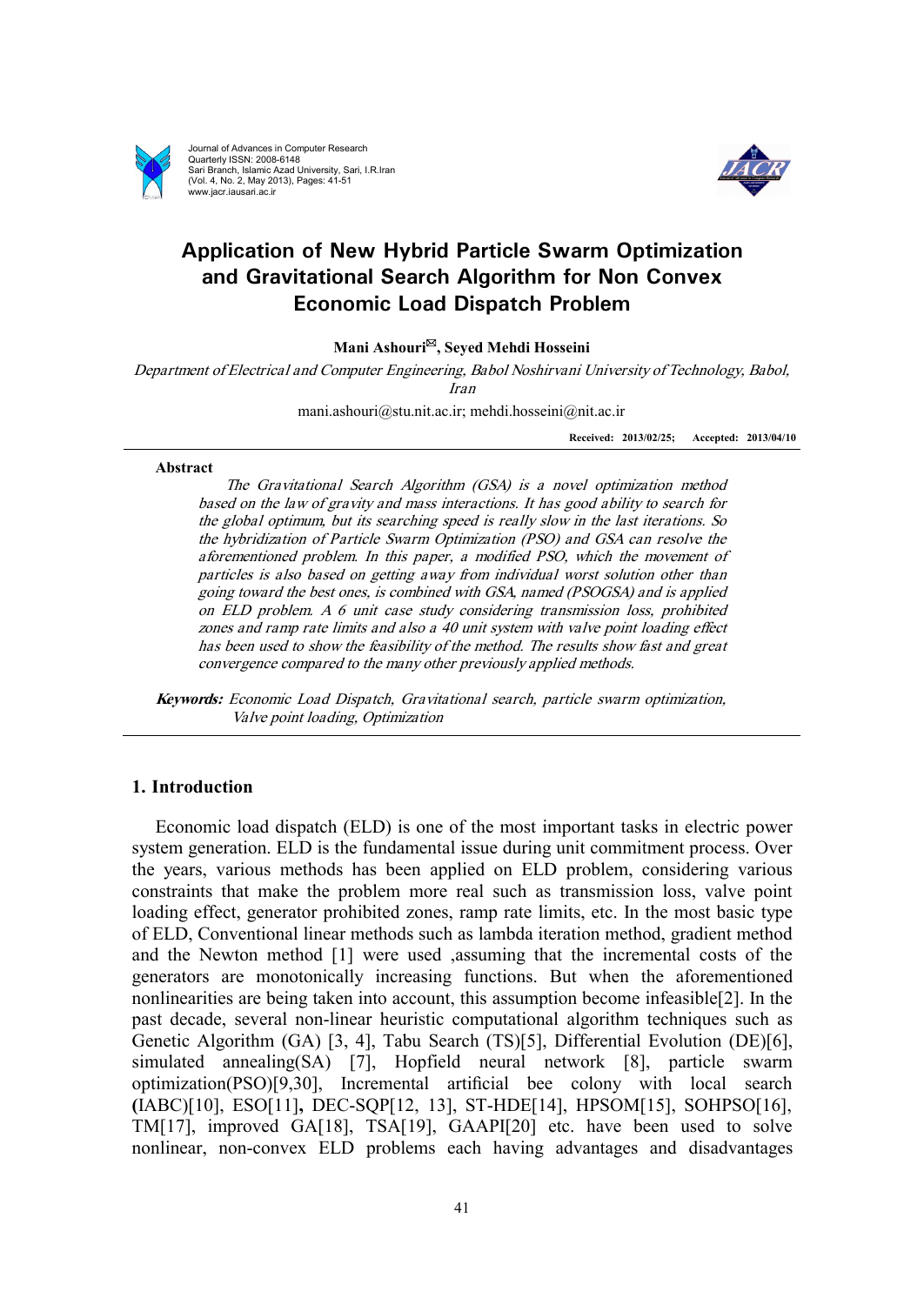compared together in giving better quality solutions, less Execution time, minimum function evaluation numbers etc.

 Particle swarm optimization[21, 22] was a popular heuristic algorithm that had been applied on many optimization problems over the years including ELD problem. Although it was very simple but the global optimum solution was not comparable to the later methods. On the other hand a recently introduced method called gravitational search algorithm (GSA)[23] had also been applied on ELD, giving better and more quality solutions but suffering from long execution time, specially for last iterations. So it seemed beneficial to apply a hybrid method to ELD problem which exploit both fast convergence and high quality optimum solutions from two mentioned methods. So in this paper a hybrid PSOGSA algorithm is applied on ELD problem. In this modified algorithm the PSO is modified in such way that the movement of particles is also based on the getting away from individual and global worst solution other than going toward the best ones. Also the algorithm constants have a small decreasing variation after each iteration of the algorithm. This modified PSO is combined with gravitational search algorithm to solve its slow Execution time in the last iterations, making the hybrid PSOGSA algorithm. To our knowledge this method has not been applied to ELD problems yet. The case studies considered in this work, are a 6 generating unit with prohibited operating zones, transmission loss, ramp rate limits and also a 40 unit system with valve point loading effect which greatly challenge the modified method.

## **2. Economic load dispatch problem**

#### *2.1 ELD objective function*

 ELD can be formulated as an optimization problem with the goal of minimizing the total power system generation cost, as follows:

$$
\min \sum_{i=1}^N F_i(P_i) \tag{1}
$$

Where N is number of generator units,  $P_i$  is the power output of each unit and  $F_i$  is the production cost of the *ith* unit given as:

$$
F_i(P_i) = a_i P_i^2 + b_i P_i + c_i
$$
 (2)

However, valve-point loadings cause ripples in the heat rate curves. To take this effect into account, sinusoidal functions are usually added to the quadratic cost functions as Eq. (3). Figure 1 depicts the effect of valve point loadings on the cost function characteristic:

$$
F_i(P_i) = a_i P_i^2 + b_i P_i + c_i + \left| e_i \sin(f_i(P_i^{\min} - P_i)) \right|
$$
\n(3)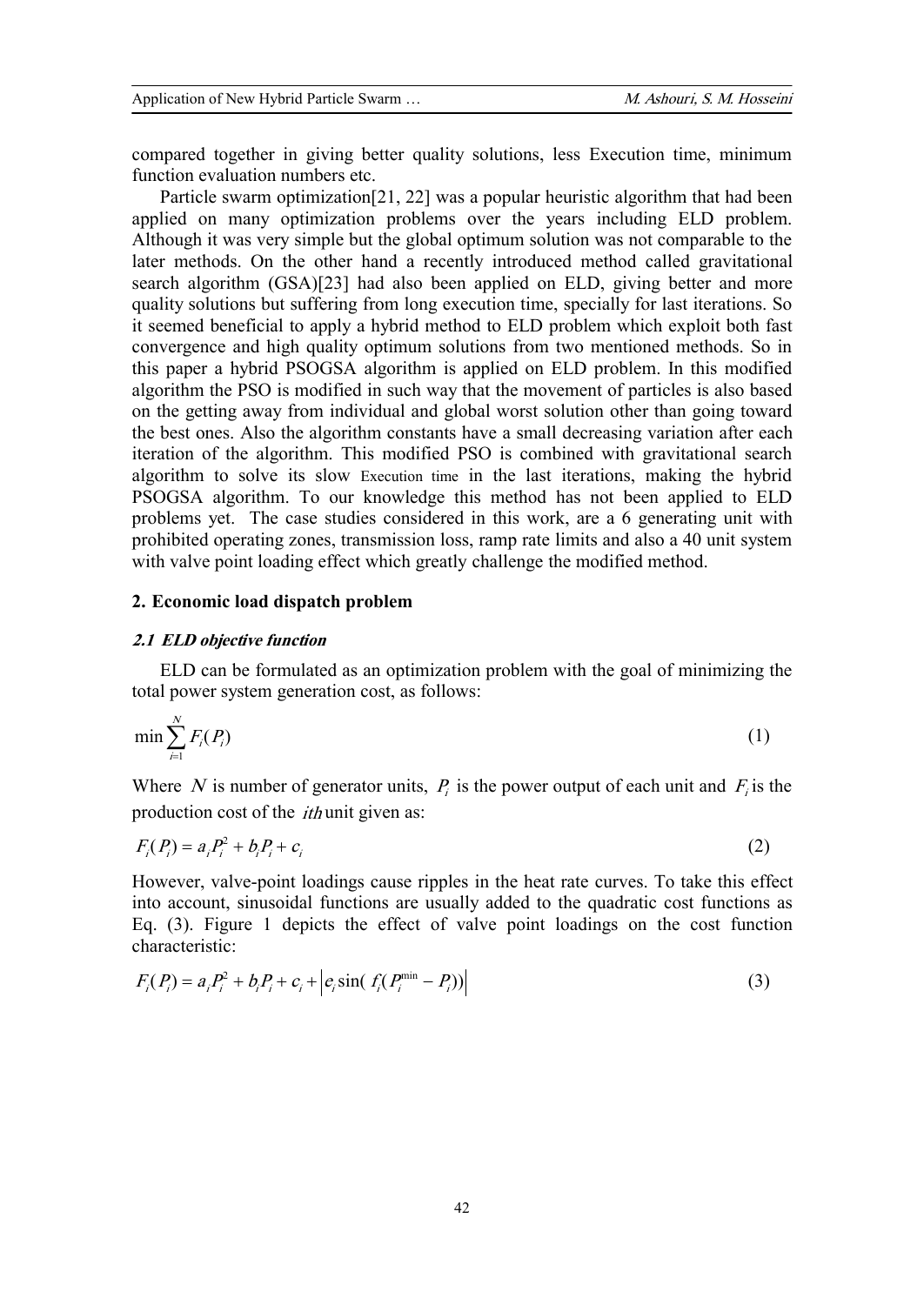

*Figure 1. Cost function characteristics with and without valve-points effect.* 

## *2.2 Constraints:*

ELD objective function is to be minimized subject to the following constraints:

## *2.2.1 Real power operating limits:*

Each unit has generation range, described as:

$$
P_i^{\min} \le P_i \le P_i^{\max} \quad i = 1, \dots, N \tag{4}
$$

## *2.2.2 Real power balance constraint*

$$
\sum_{i=1}^{N} P_i = P_D + P_L \tag{5}
$$

Where, the total transmission network losses, PL can be expressed using B-coefficients matrix as follows:

$$
P_{loss} = \sum_{i=1}^{N} \sum_{j=1}^{N} P_i B_{ij} P_j + \sum_{i=1}^{N} B_{i0} P_i + B_{00}
$$
(6)

Where B is loss coefficient matrix, B0i is linear term constant and B00 is transmission line system constant.

## *2.2.3 Ramp rate limit constraints:*

 For each unit, output is limited by time dependent ramp rates at each hour and the generation may increase or decrease with corresponding upper and downward ramp rate limits as mentioned below:

$$
P_i - P_i^0 \leq UR_i \qquad i = 1, ..., N
$$
  
\n
$$
P_i^0 - P_i \leq DR_i \qquad i = 1, ..., N
$$
 (7)

where  $UR_i$  is the ramp up limit of the *ith* generator (MW/h) and  $DR_i$  is the ramp down limit of the *ith* generator (MW/h) and  $P_i^0$  is the previous output power of unit *i*. New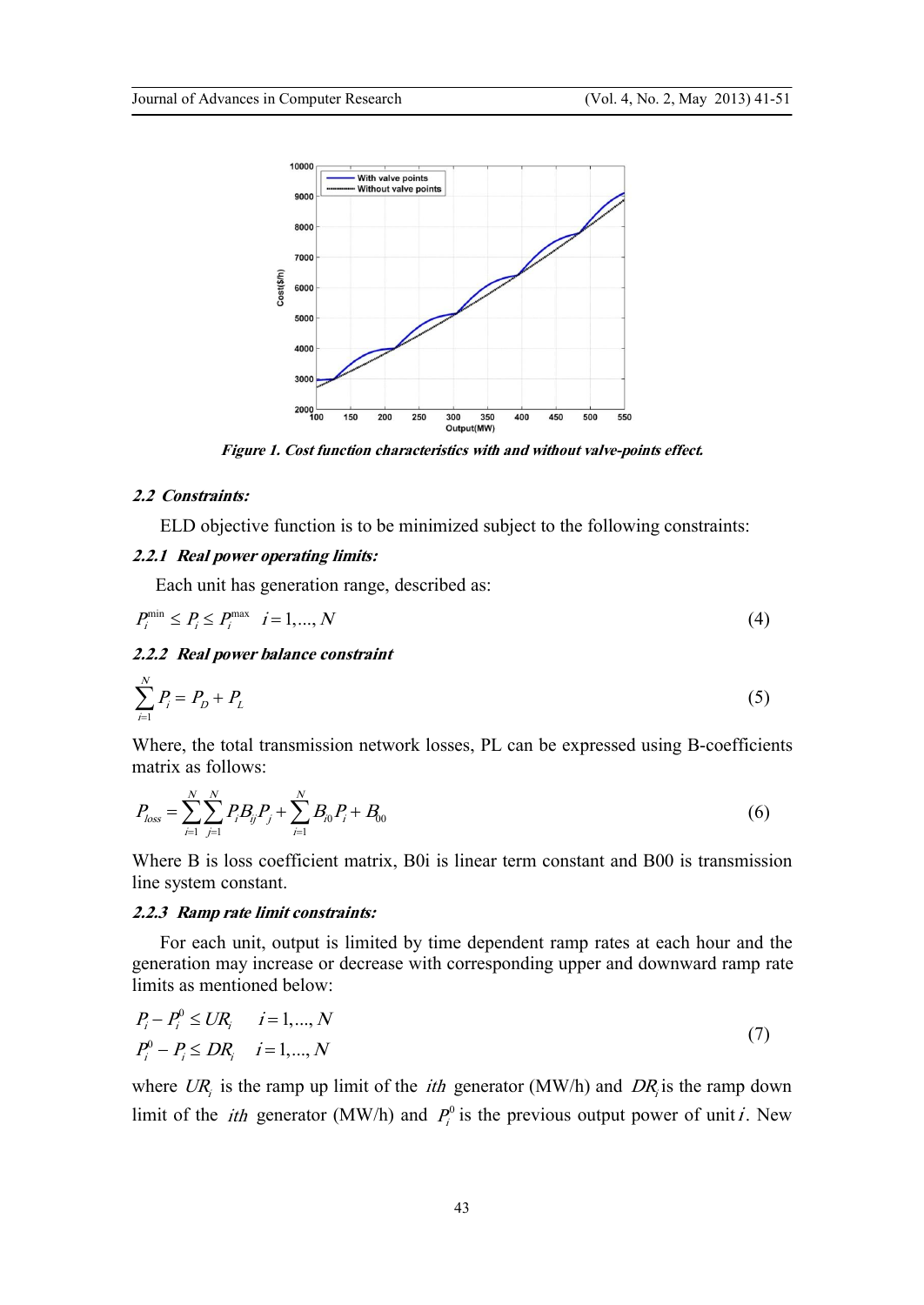formulation of generator capacity limits is obtained when considering ramp rate limits and can be expressed as:

$$
\max(P_i^{\min}, P_i^o - DR_i) \le P_i \le \min(P_i^{\max}, P_i^o + UR_i)
$$
  
\n
$$
P_i \in AZ_i, \quad i = 1, ..., N
$$
\n(8)

## *2.2.4 Generators' prohibited operating zones:*

 Prohibited zones divide the operating region into disjoint sub regions. The generation limits for units with prohibited zones are:

$$
AZ_i = \begin{cases} P_i^{\min} \le P_i \le P_{i,1}^j \\ P_{i,m-1}^u \le P_i \le P_{i,m}^l \\ P_{i,M_i}^u \le P_i \le P_i^{\max} \end{cases} \quad m = 2,3,..., M_i, i = 1,..., N
$$
 (9)

Where  $P_{i,m}^l$  and  $P_{i,m}^u$  are the lower and upper limits of the *Mth* POZ of unit*i*, respectively.  $M_i$  is the number of POZs of unit *i*.

## **3. Hybrid PSOGSA**

## *3.1 Standard PSO*

 PSO is a robust optimization technique based on swarm intelligence, introduced by Kennedy and Eberhart in 1995[21, 22], which implements the simulation of social behavior. Where each member is seen as a particle and each particle is a potential solution to the problem. Each particle at iteration *<sup>k</sup>* with position vector  $x_i^k = (x_{i1}^k, x_{i2}^k, ..., x_{iN}^k)$  and velocity vector  $v_i^k = (v_{i1}^k, v_{i2}^k, ..., v_{iN}^k)$  gives a solution. The best solution achieved by *i*th particle in iteration *<sup>k</sup>* is defined as  $\boldsymbol{h}_{i}^{t} = (P_{best_{i1}}^{k}, P_{best_{i2}}^{k}, ..., P_{best_{iN}}^{k})$  $P_{best_i}^k = (P_{best_i}^k, P_{best_i}^k, ..., P_{best_i}^k)$  and the best  $P_{best_i}^k$  $P_{best_i}^k$  among all particles is considered as  $g_{best_i}^k$ *k*  $g_{\textit{best}:}^{\textit{k}}$  . A particle approaches to better position with using its current velocity, previous experience, and the experience of other particles. In the modified PSO each particle also tries to get away from the worst position experienced by itself. So the whole formulations for updating velocity and position in each iteration is given below:

$$
v_{in}^{k+1} = \omega \times v_{in}^{k} + C_{1} \times r_{1}^{n} \times (P_{best_{in}}^{k} - x_{in}^{k}) +
$$
  
\n
$$
C_{2} \times r_{2}^{n} \times (g_{best}^{k} - x_{in}^{k}) + C_{3} \times r_{3}^{n} \times (x_{in}^{k} - P_{worst_{in}}^{k})
$$
  
\n
$$
x_{in}^{k+1} = x_{in}^{k} + v_{in}^{k+1}
$$
\n(11)

 Moreover, a new dynamic inertia weight was incorporated with PSO, which takes advantage of the self adaptation inertia weight idea. With dynamic acceleration and weight coefficients, great exploration and exploitation happen in the first iterations of the algorithm, and the final iterations respectively, resulting better and faster solutions. The dynamic acceleration and weight coefficients consist of:

$$
\omega = \omega_{\text{max}} - \frac{\omega_{\text{max}} - \omega_{\text{min}}}{k} \times k \tag{12}
$$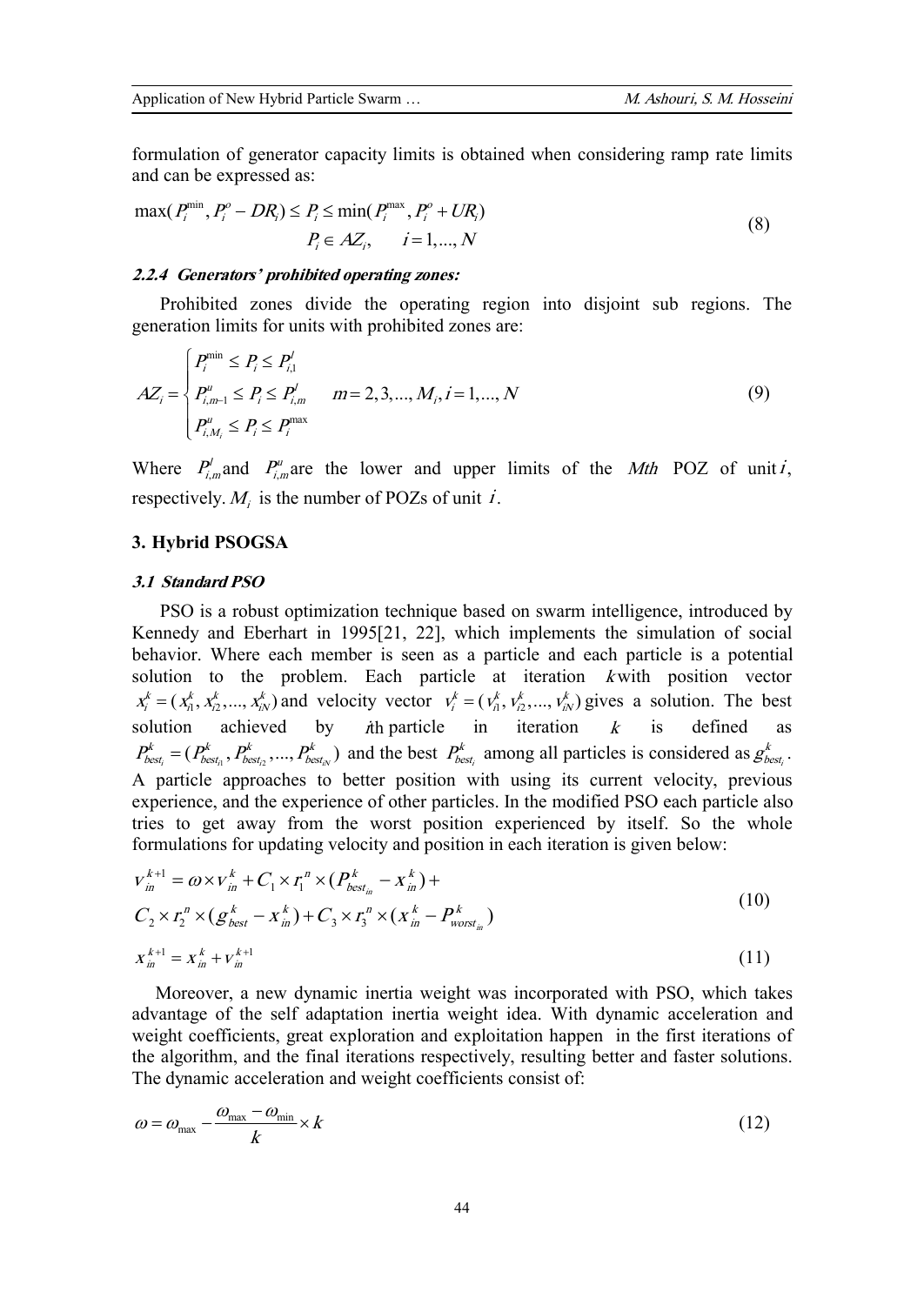$$
C_1 = C_{1i} + \frac{C_{1f} - C_{1i}}{k} \times k
$$
  
\n
$$
C_2 = C_{2i} + \frac{C_{2f} - C_{2i}}{k} \times k
$$
  
\n
$$
C_3 = C_{3i} + \frac{C_{3f} - C_{3i}}{k} \times k
$$
\n(13)

Where  $C_{1i}$ ,  $C_{2i}$ ,  $C_{3i}$  are the initial and  $C_{1f}$ ,  $C_{2f}$ ,  $C_{3f}$  are the final values of dynamic acceleration factors. Also  $\omega_{\text{min}}$  and  $\omega_{\text{max}}$  are the initial and final inertia weights.

## *3.2 Gravitational search algorithm*

 The Gravitational Search Algorithm[24] is a swarm-based and also an memory-less optimization algorithm based on the law of gravity. In GSA, agents are considered as objects and their performance which will be calculated by using a fitness function expressed by their masses. In a system with *<sup>N</sup>* masses the positions are defined as follow:

$$
X_i = (x_i^1, \dots, x_i^d, \dots, x_i^n)
$$
  
For  $i = 1, 2, 3, \dots N$  (14)

At the specific iteration (k), the force acting on  $I^h$  mass from  $I^h$  mass is defined as follow:

$$
F_{ij}^{d}(k) = G(t) \frac{M_{pi}(k) \times M_{ij}(k)}{R_{ij}(k) + \varepsilon} (x_{j}^{d}(k) - x_{i}^{d}(k))
$$
\n(15)

Where  $M_i$  and  $M_j$  are the masses related to the  $I^h$  and  $J^h$  agent, respectively.  $G(k)$  is the gravitational constant at time/iteration (k),  $\varepsilon$  is a small constant, and  $R_i(k)$  is the Euclidian distance between  $I<sup>th</sup>$  and  $I<sup>th</sup>$  agents. The form of  $G(k)$  is as follows:

$$
G(k) = G_0 e^{\frac{-ak}{T}}
$$
 (16)

Where *t* and *T* are current and total iterations of the algorithm, respectively.  $G_0$  and  $\alpha$ are GSA controlling constants. Total force that acts on the  $I^{\text{th}}$  agent in  $d^{\text{th}}$  dimension is calculated as follow:

$$
F_i^d(k) = \sum_{i=1}^N rand_j F_{ij}^d(k)
$$
 (17)

Where,  $rand_j$  is a random number in the interval [0, 1].

Variation in the velocity or acceleration of any mass is equal to the force acted on the system divided by mass of inertia:

$$
a_i^d(k) = \frac{F_i^d(k)}{M_i(k)}
$$
 (18)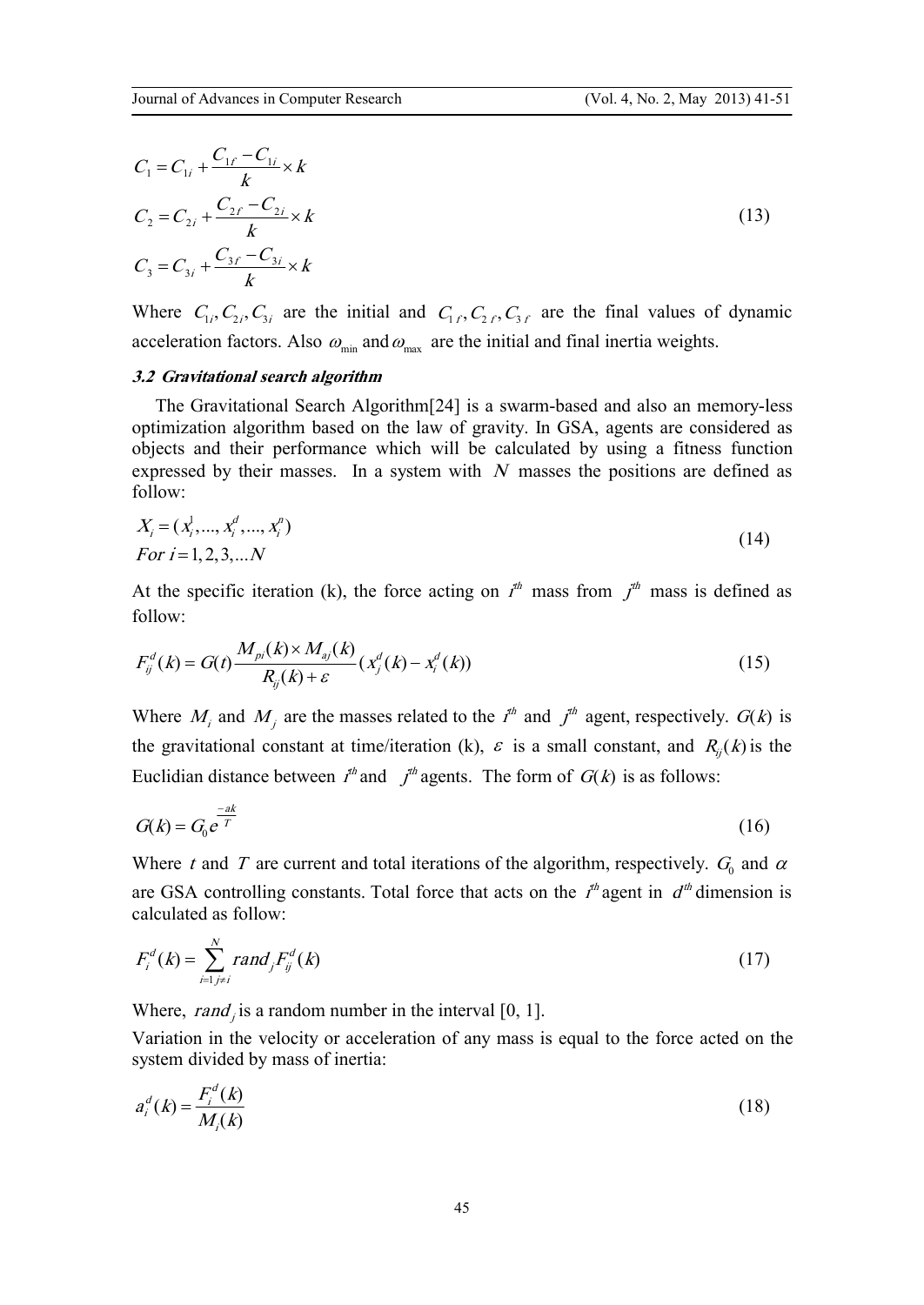$$
V_i^d(k+1) = rand \times V_i^d(k) + a_i^d(k)
$$
\n(19)

When acceleration and velocity of each mass are calculated, the new position of the masses could be considered as follow:

$$
x_i^d(k+1) = x_i^d(k) + v_i^d(k+1)
$$
\n(20)

New positions mean new masses. The gravitational and inertial masses are updated by the following equations:

$$
m_i(k) = \frac{fit_i(k) - worst(k)}{best(k) - worst(k)}
$$
\n(21)

$$
M_i(k) = \frac{m_i(k)}{\sum_{j=1}^{N} m_j(k)}
$$
 (22)

Where  $\hat{f}$ t<sub>i</sub>(k) represents the fitness value of the  $I^h$  agent at iteration k and *worst*(k) and *best* $(k)$  are defined as follow For a minimization problem:

$$
best(k) = \min\{ \text{ fit}_{i}(k) \} \tag{23}
$$

$$
worst(k) = \max\left\{ \, \text{fit}_i(k) \right\} \tag{24}
$$

## *3.3 Hybrid PSOGSA*

 The basic idea of PSOGSA is to combine the ability for social thinking (gbest) in PSO with the local search capability of Gravitational search algorithm(GSA)[25].

 In PSOGA, all agents are randomly initialized first. After initialization, the gravitational force, gravitational constant, and resultant forces among agents are calculated using (15), (16) and (17) respectively. Then the accelerations of particles are defined as (18). The best solution so far should be updated after each iteration. After calculating the accelerations and updating the best solution, the velocities of all agents can be calculated using the following equation:

$$
v_{in}^{k+1} = \omega \times v_{in}^k + C_1 \times r_i^n \times a_i^d(t) +
$$
  
\n
$$
C_2 \times r_i^n \times (g_{best}^k - x_{in}^k) + C_3 \times r_i^n \times (x_{in}^k - P_{worst_{in}}^k) (25)
$$
 (25)

Where,  $a_i^d(k)$  is the acceleration of agent *i* at iteration *k*. Finally the agent positions are updated using (11).

### **4. Numerical results**

### *4.1 Case study 1:*

 A six unit system is has been used as the first case study. Transmission loss, ramp rate limits and generator prohibited zones are considered in this case study. Fuel cost and prohibited zone data were obtained from[7] and also are given in tables 1 and 2 respectively: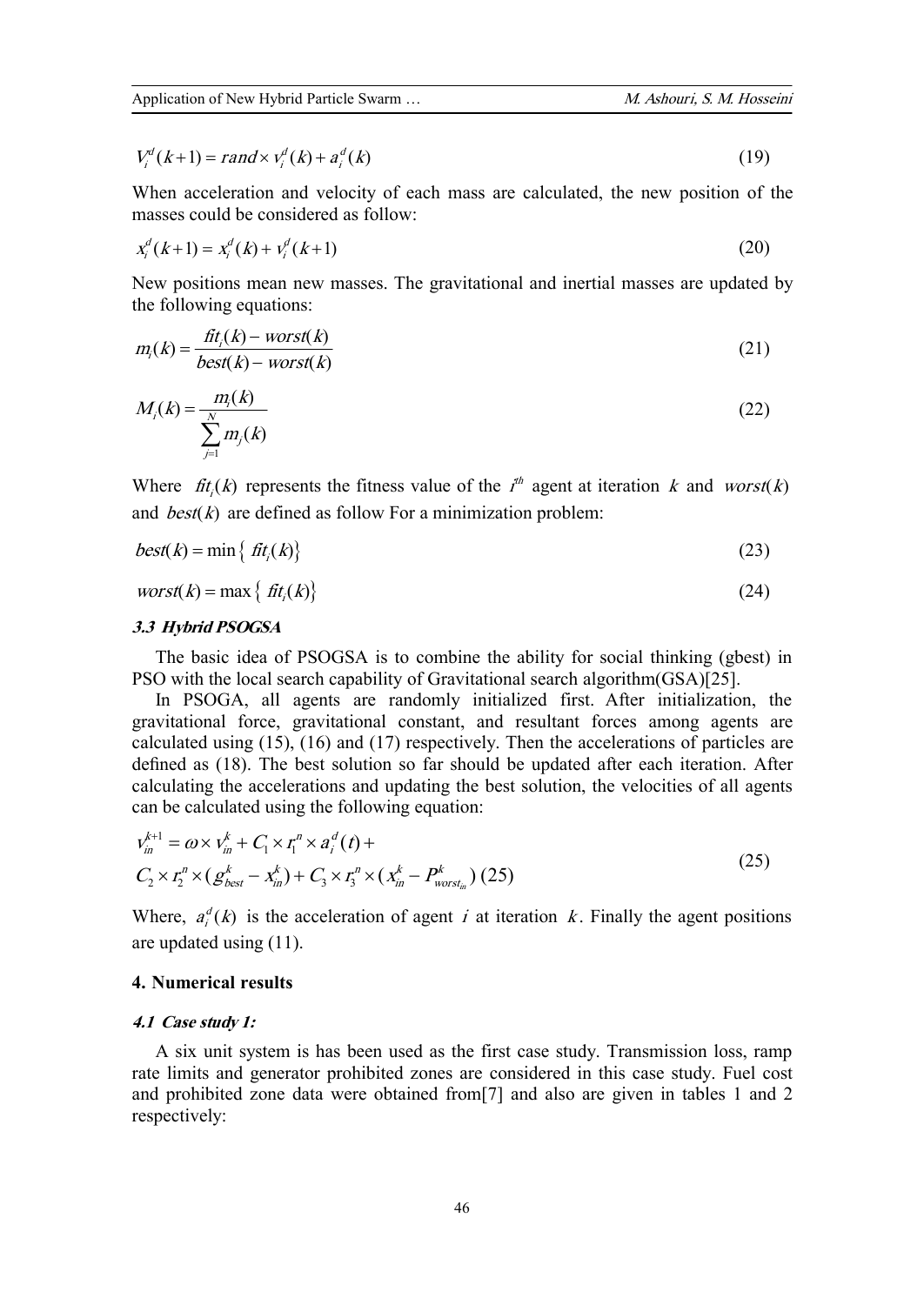| Unit | ⊶mın<br>(MW) | –max<br>(MW) | $a$ (\$/MW <sup>2</sup> ) | $b$ (\$/MW) | \$<br>C |
|------|--------------|--------------|---------------------------|-------------|---------|
|      | 100          | 500          | 0.0070                    | 7.0         | 240     |
| 2    | 50           | 200          | 0.0095                    | 10.0        | 200     |
| 3    | 80           | 300          | 0.0090                    | 8.5         | 220     |
| 4    | 50           | 150          | 0.0090                    | 11.0        | 200     |
| 5    | 50           | 200          | 0.0080                    | 10.5        | 220     |
| 6    | 50           | 120          | 0.0075                    | 12          | 190     |

*Table1. Fuel cost data for case study 1* 

*Table 2. Ramp rate limits and POZs for case study I* 

| Unit | P,   | $UR_i$ | DR <sub>i</sub> | Prohibited    | Prohibited    |
|------|------|--------|-----------------|---------------|---------------|
|      | (MW) | (MW/h) | (MW/h)          | Zone 1        | Zone 2        |
|      | 440  | 80     | 120             | $[210 - 240]$ | $[350 - 380]$ |
| 2    | 170  | 50     | 90              | $[90-110]$    | $[140 - 160]$ |
| 3    | 200  | 65     | 100             | $[150-170]$   | $[210 - 240]$ |
| 4    | 150  | 50     | 90              | $[80-90]$     | $[110-120]$   |
| 5    | 190  | 50     | 90              | $[90-110]$    | $[140-150]$   |
| 6    | 150  | 50     | 90              | $[75-85]$     | $[100-105]$   |

The B loss coefficient matrix is given below:

$$
[B]=0.001*\begin{bmatrix} 1.7 & 1.2 & 0.7 & -0.1 & -0.5 & -0.2 \\ 1.2 & 1.4 & 0.9 & 1.0 & -0.6 & -0.1 \\ 0.7 & 0.9 & 3.1 & 0.0 & -1.0 & -0.6 \\ -0.1 & 1.0 & 0.0 & 2.4 & -0.6 & -0.8 \\ -0.5 & -0.6 & -1.0 & -0.6 & 12.9 & -0.2 \\ -0.2 & -0.1 & -0.6 & -0.8 & -0.2 & 15.0 \end{bmatrix}
$$
  

$$
[B_0]=0.001*_{[-0.3908 -0.1297} 0.7047 0.0591 0.2161 -0.6635][B_{00}]=0.0056
$$

The algorithm has been run for 10 times with the parameters set to:  $nPop = 30$ ,  $\alpha = 20$ ,  $G_0 = 1$ ,  $k = 50$ ,  $C_{1i} = 2.5$ ,  $C_{1f} = 0.5$ ,  $C_{2i} = C_{3i} = 0.5$ ,  $C_{2f} = C_{3f} = 2.5$ ,  $\omega_{\text{max}} = 0.9$ ,  $\omega_{\text{min}} = 0.5$ . The initial values of acceleration and mass are also set to 0 for each particle. Table 3 shows the optimum results and also a comparison with other methods in literature. Figure2 also depicts the convergence characteristics for case study I.

*Table 3. Results comparison for case study I with 1263 MWtotal demand.* 

| Generator<br>No. | $1(MW)$ 2(MW) 3(MW)  | 4(MW)  |              |       |         | 5(MW) 6(MW) $\Sigma P_i$ (MW) $P_{loss}$ (MW) $F_{total}$ (\$/h) |          |
|------------------|----------------------|--------|--------------|-------|---------|------------------------------------------------------------------|----------|
|                  |                      |        |              |       |         |                                                                  |          |
| <b>PSOGSA</b>    | 440.57 179.84 261.38 | 132.0  | 171.0        | 90.82 | 1275.60 | 12.72                                                            | 15444    |
| <b>IPSO[26]</b>  | 440.57 179.83 261.37 | 131.91 | 170.98 90.82 |       | 1275.50 | 12.548                                                           | 15444.1  |
| GAAPI[20]        | 447.12 173.41 264.11 | 138.31 | 166.02 87.00 |       | 1275.97 | 12.98                                                            | 15449.7  |
| DE[27]           | 447.74 173.41 263.41 | 139.08 | 165.36 86.94 |       | 1275.95 | 12.96                                                            | 15449.7  |
| GA[9]            | 474.80 178.63 262.20 | 134.28 | 151.90 74.18 |       | 1276.03 | 13.02                                                            | 15459.0  |
| <b>PSO[9]</b>    | 447.49 173.32 263.47 | 139.05 | 165.47 87.12 |       | 1276.01 | 12.95                                                            | 15450    |
| <b>TSA[19]</b>   | 449.36 182.25 254.29 | 143.45 | 161.96 86.01 |       | 1277.34 | 14.34                                                            | 15451.63 |
| <b>SA[7]</b>     | 478.12 163.02 261.71 | 125.76 | 153.70 93.79 |       | 1276 13 | 13.13                                                            | 15461.10 |
|                  |                      |        |              |       |         |                                                                  |          |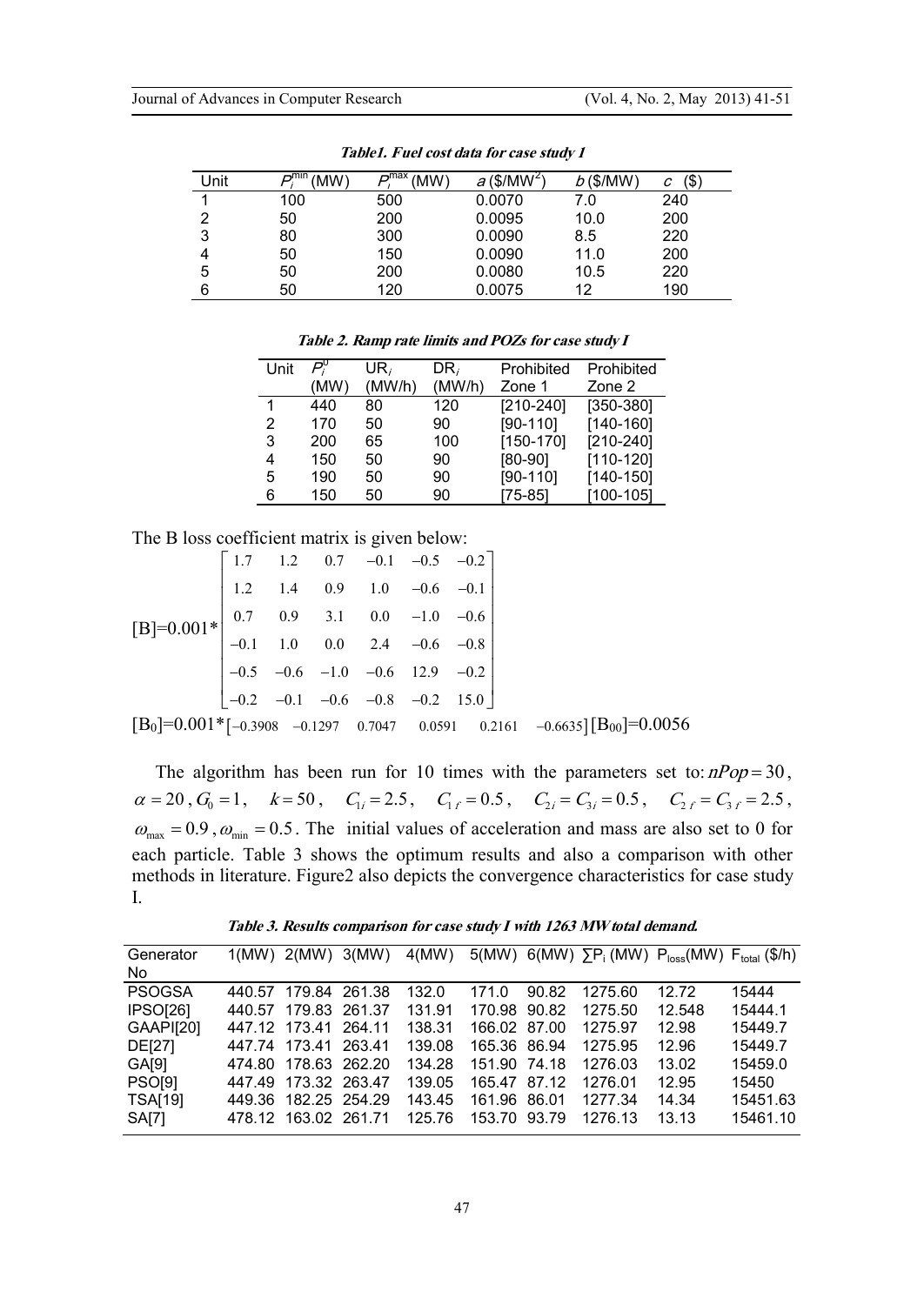

*Figure 2. Convergence behavior of PSOGSA for a load demand of 1263 MW (Case study I).* 

 It can be apparently seen that although the algorithm has been set to run for 50 iterations, but the convergence happened in about 20 ones.

## *4.2 Case study II:*

 The second case study is a 40 unit system considering valve point loading effect. This system has more local minima than the previous one and takes the algorithm into the real challenge. The system data for this case study is taken from [28]. The algorithm has been run for 10 times with the parameters similar to the previous case study but with  $nPop = 60$  and  $k = 200$  Table 4 and 5 show the best results and also a comparison with other previously applied methods, respectively. Convergence characteristics is also given for case study II in Fig.3 :

| Gen. No | Best   | Gen. No | Best   |
|---------|--------|---------|--------|
| 1(MW)   | 110.82 | 22(MW)  | 523.27 |
| 2(MW)   | 110.82 | 23(MW)  | 523.28 |
| 3(MW)   | 97.40  | 24(MW)  | 523.28 |
| 4(MW)   | 179.73 | 25(MW)  | 523.28 |
| 5(MW)   | 87.97  | 26(MW)  | 523.28 |
| 6(MW)   | 139.99 | 27(MW)  | 10     |
| 7(MW)   | 259.60 | 28(MW)  | 10     |
| 8(MW)   | 284.61 | 29(MW)  | 10.05  |
| 9(MW)   | 284.62 | 30(MW)  | 96.94  |
| 10(MW)  | 130    | 31(MW)  | 190    |
| 11(MW)  | 168.80 | 32(MW)  | 190    |
| 12(MW)  | 94.06  | 33(MW)  | 190    |
| 13(MW)  | 214.76 | 34(MW)  | 164.79 |
| 14(MW)  | 394.24 | 35(MW)  | 200    |
| 15(MW)  | 394.25 | 36(MW)  | 199.94 |
| 16(MW)  | 304.53 | 37(MW)  | 199.95 |
| 17(MW)  | 489.25 | 38(MW)  | 110    |

*Table 5. Best results for case study II with total 10500 MW load demand*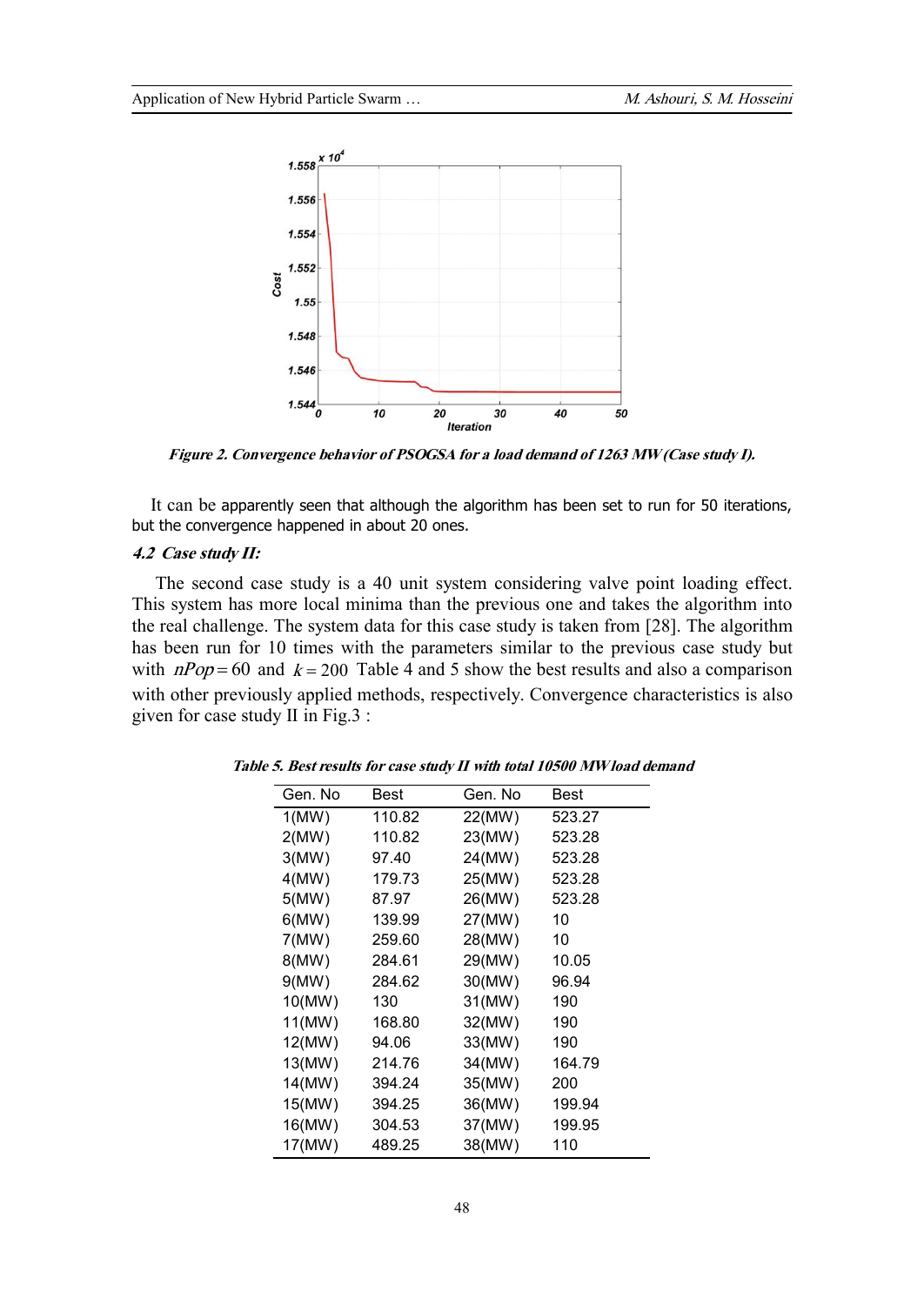| Gen. No | Best   | Gen. No                   | <b>Best</b> |
|---------|--------|---------------------------|-------------|
| 18(MW)  | 489.27 | 39(MW)                    | 109.99      |
| 19(MW)  | 511.27 | 40(MW)                    | 511.25      |
| 20(MW)  | 511.29 | $\Sigma P_i$ (MW)         | 10500       |
| 21(MW)  | 523.27 | $F_{\text{total}}$ (\$/h) | 121424.75   |

*Table 6. Results comparison for Test case II with 10500 MWtotal demand.* 

| Method           | Best cost (\$/h) |
|------------------|------------------|
| <b>NAPSO[28]</b> | 121491.0662      |
| <b>PSO[9]</b>    | 124875.8523      |
| <b>IABC[10]</b>  | 121491.2751      |
| IABC-LS[10]      | 121488.7636      |
| DEC-SQP[12, 13]  | 122174.16        |
| ST-HDE[14]       | 121,698.51       |
| HPSOM[15]        | 122,112.40       |
| SOHPSO[16]       | 121,501.14       |
| <b>TM[29]</b>    | 122,477.78       |
| ESO[11]          | 122,122.16       |
| Improved GA[18]  | 121,915.93       |
| <b>PSOGSA</b>    | 121424.75        |



*Fig. 3. Convergence behavior of PSOGSA for a load demand of 10500MW (Case study II).* 

### **5. Discussion**

 Although PSOGSA results are close to other previously applied methods specially close to more recent applied ones, but the execution time is much lower than others. For example in test case I, for IABC-LS[10], cpu time value of 0.018 s have been reported for the load demand of 1263 MW, while these value for PSOGSA was about 0.01. However, unfortunately the execution time may not directly and exactly comparable among the methods due to various computers and programming languages used.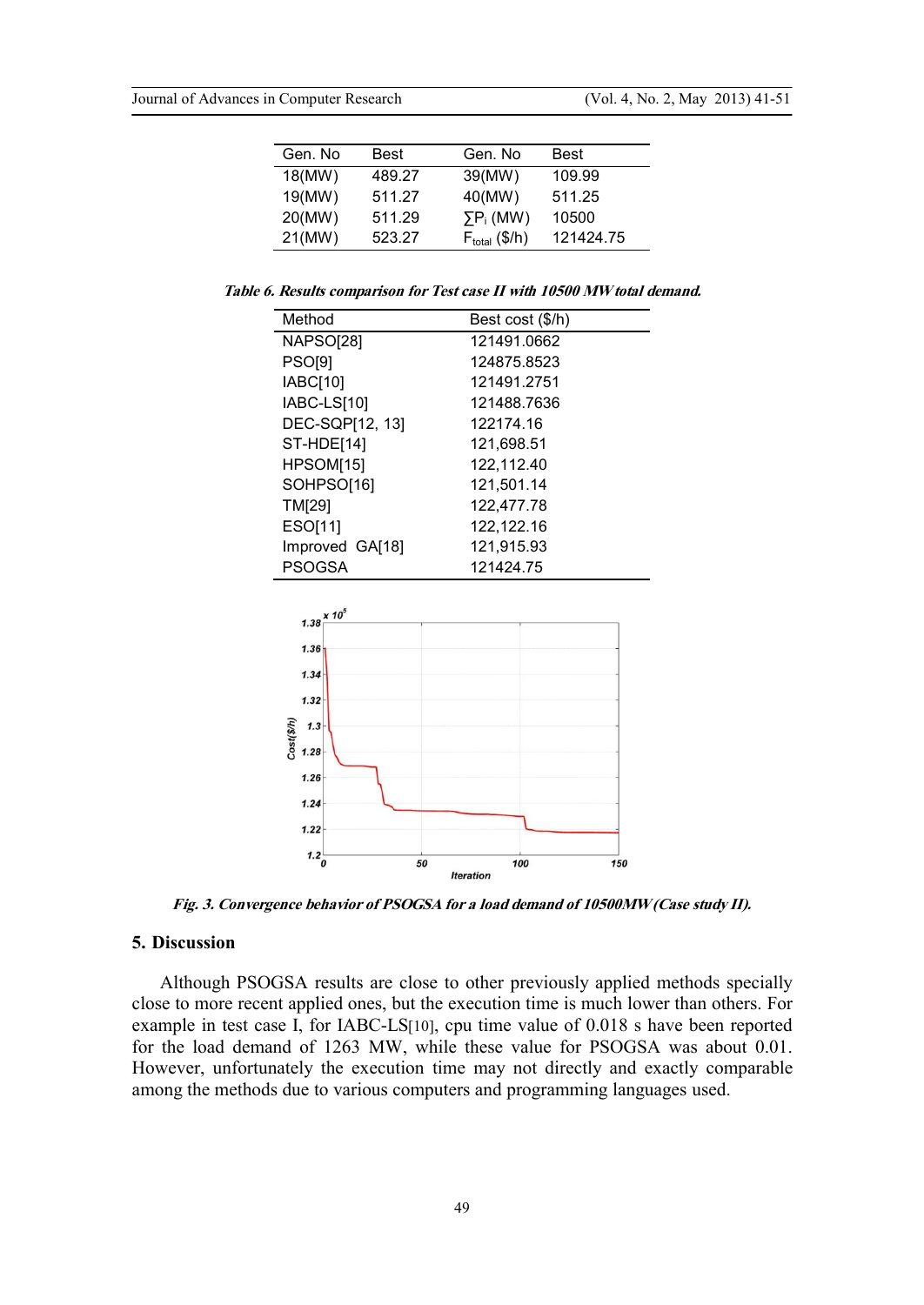#### **6. Conclusion**

 In this paper, a hybrid PSOGSA algorithm has been applied on ELD problem. For the PSO a more effective method has been used for the movement of particles, considering the worst solutions of every individual and also the global solution. Also the PSO factors have been exchanged with dynamic ones, which get a small change after each iteration. The hybridization of the modified PSO with GSA solved the slow speed of GSA algorithm on the final iterations, well. Two case studies including a 6 unit systems considering transmission loss, ramp rate limits and prohibited zones and also a 40 unit system with valve point loading and multiple local minima have been used to show the feasibility of the method. The results show fast convergence and better solutions compared to other methods in literature.

## **7. References**

- [1] A. J. Wood, B. F. Wollenberg, P., "Power Generation, Operation and Control", 2004.
- [2] F. N. Lee and A. M. Breipohl, "Reserve constrained economic dispatch with prohibited operating zones". *IEEE Tranations on Power System*, 1993.
- [3] G. A. Bakare, U.O.A., G. K. Venayagamoorthy and Y. K. Shu'aibu, "Genetic algorithms based economic dispatch with application to coordination of Nigerian thermal power plants," *IEEE Power Engineering Society General Meeting*, 2005.
- [4] J. O. Kim, D.J.S., J. N. Park, and C. Singh, "Atavistic genetic algorithm for economic dispatch with valve point effect," Elsevier Electric Power System Research, 2002.
- [5] W. M. Lin, F.S.C., and M. T. Tsay, "An improved tabu search for economic dispatch with multiple minima," *IEEE Transations on Power System*, 2002.
- [6] Venayagamoorthy, Y.Y.a.G.K., "A differential evolution approach to optimal generator maintenance scheduling of the Nigerian power system," *IEEE Power and Energy Society General Meeting , Conversion and Delivery of Electrical Energy,* 2008.
- [7] Pothiya S, N.I., KongprawechnonW, "Application of multiple tabu search algorithm to solve dynamic economic dispatch considering generator constraint," *Energy Conversion and Management*, 2008.
- [8] Yalcinoz, M.J.S., "Large-scale economic dispatch using an improved Hopfield neural network," *IEE Proceeding on transmission Distribution,* 1997.
- [9] ZL, G., "Particle swarm optimization to solving the economic dispatch considering the generator constraints," *IEEE Transations on Power System,* 2003.
- [10] Özyön S, A.D., "Incremental articial bee colony with local search to economic dispatch problem with ramp rate limits and prohibited operating zones," *Energy Conversion and Management*, 2013.
- [11] A. Pereira-Neto, C.U., O.R. Saavedra, "Efficient evolutionary strategy optimization procedure to solve the nonconvex economic dispatch problem with generator constraints," *IEE Proc. Generation. Tranmsission. Distribiution,* 2005.
- [12] He DK, W.F., Mao ZZ, "Hybrid genetic algorithm for economic dispatch with valve-point effect," *Electric Power Systems Research*, 2008.
- [13] Subbaraj P, R.R., Salivahanan S, "Enhancement of combined heat and power economic dispatch using self-adaptive real-coded genetic algorithm," *Applied Energy*, 2009.
- [14] S.-K. Wang, J.-P.C., C.-W. Liu, "Nonsmooth/non-convex economic dispatch by a novel hybrid differential evolution algorithm," *IET Generation. Transmission. Distribution,* 2007.
- [15] S.H. Ling, H.H.C.I., K.Y. Chan, H.K. Lam, B.C.W. Yeung, F.H. Leung, "Hybrid particle swarm optimization with wavelet mutation and its industrial applications," Transmission System. Man Cybern,Part B-Cybern, 2008.
- [16] Chaturvedi KT, P.M., "Self-organizing hierarchical particle swarm optimization for nonconvex economic dispatch," *IEEE Transmission Power System*, 2008.
- [17] Cai, D.L.a.Y., "Taguchi method for solving the economic dispatch problemwith nonsmooth cost functions," *IEEE Transactions on Power System,* 2005.